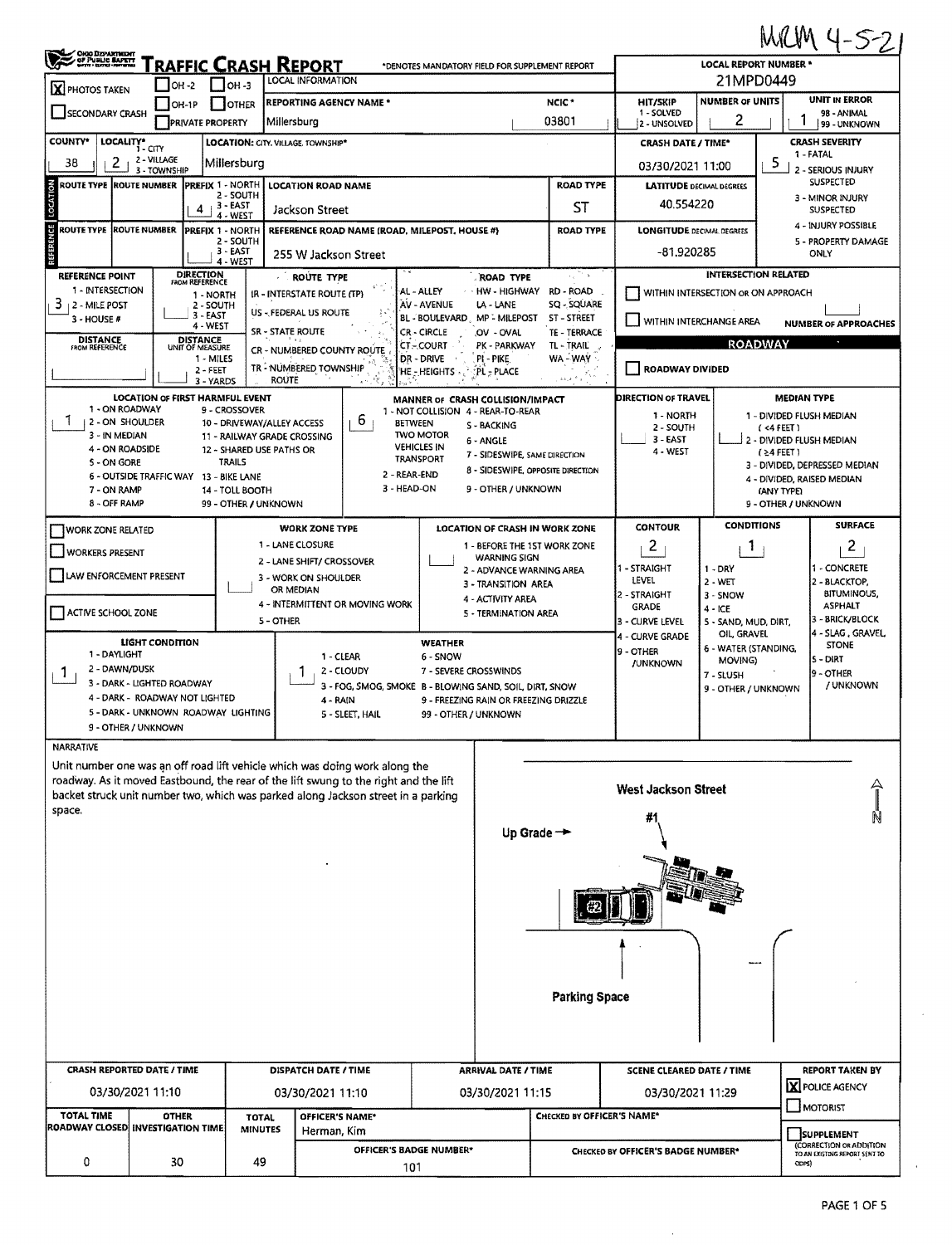|                                      | <b>ONO DEPARTMENT</b>                                                                           |                                                                 | <b>LOCAL REPORT NUMBER</b>                                                        |                                                          |                                                                     |                                              |                                       |                                                               |  |  |  |  |  |
|--------------------------------------|-------------------------------------------------------------------------------------------------|-----------------------------------------------------------------|-----------------------------------------------------------------------------------|----------------------------------------------------------|---------------------------------------------------------------------|----------------------------------------------|---------------------------------------|---------------------------------------------------------------|--|--|--|--|--|
|                                      |                                                                                                 |                                                                 |                                                                                   |                                                          |                                                                     |                                              |                                       | 21MPD0449                                                     |  |  |  |  |  |
| UNIT #                               | OWNER NAME: LAST, FIRST, MIDDLE (C) SAME AS DRIVERY                                             |                                                                 | <b>OWNER PHONE:INCLUDE AREA CODE (E) SAME AS DRIVER)</b>                          | DAMAGE                                                   |                                                                     |                                              |                                       |                                                               |  |  |  |  |  |
| 1                                    | HOLMES RENTAL STATION,<br>OWNER ADDRESS: STREET, CITY, STATE, ZIP ( C) SAME AS DRIVER)          |                                                                 | 330-674-5533                                                                      | <b>DAMAGE SCALE</b><br>1 - NONE<br>3 - FUNCTIONAL DAMAGE |                                                                     |                                              |                                       |                                                               |  |  |  |  |  |
|                                      | 1492 SOUTH WASHINGTON STRETT, MILLERSBURG, OH, 44654                                            |                                                                 |                                                                                   |                                                          |                                                                     |                                              | 2 - MINOR DAMAGE                      | 4 - DISABLING DAMAGE                                          |  |  |  |  |  |
|                                      | COMMERCIAL CARRIER: NAME, ADDRESS, CITY, STATE, ZIP                                             |                                                                 | COMMERCIAL CARRIER PHONE: INCLUDE AREA CODE                                       |                                                          | 9 - UNKNOWN                                                         |                                              |                                       |                                                               |  |  |  |  |  |
|                                      |                                                                                                 |                                                                 |                                                                                   |                                                          | <b>DAMAGED AREA(S)</b>                                              |                                              |                                       |                                                               |  |  |  |  |  |
|                                      | LP STATE LICENSE PLATE #                                                                        |                                                                 | <b>VEHICLE IDENTIFICATION #</b>                                                   |                                                          | <b>VEHICLE YEAR</b>                                                 | <b>VEHICLE MAKE</b>                          |                                       | <b>INDICATE ALL THAT APPLY</b>                                |  |  |  |  |  |
|                                      |                                                                                                 |                                                                 | 12083                                                                             |                                                          | 2014                                                                | ЛG                                           |                                       |                                                               |  |  |  |  |  |
| <b>INSURANCE</b><br><b>JVERIFIED</b> | <b>INSURANCE COMPANY</b>                                                                        |                                                                 | <b>INSURANCE POLICY #</b>                                                         |                                                          | COLOR<br>ONG                                                        | <b>VEHICLE MODEL</b><br>OTHER/UNKNOWN        |                                       |                                                               |  |  |  |  |  |
|                                      | <b>TYPE OF USE</b>                                                                              |                                                                 | US DOT #                                                                          |                                                          | TOWED BY: COMPANY NAME                                              |                                              |                                       |                                                               |  |  |  |  |  |
| COMMERCIAL                           | GOVERNMENT                                                                                      | IN EMERGENCY<br>RESPONSE                                        |                                                                                   |                                                          |                                                                     |                                              |                                       |                                                               |  |  |  |  |  |
| <b>INTERLOCK</b>                     |                                                                                                 | # OCCUPANTS                                                     | VEHICLE WEIGHT GVWR/GCWR<br>$1 - 510K$ LBS.                                       |                                                          | <b>HAZARDOUS MATERIAL</b><br><b>IMATERIAL</b><br>CLASS <sup>#</sup> | PLACARD ID #                                 |                                       |                                                               |  |  |  |  |  |
| <b>DEVICE</b><br><b>EQUIPPED</b>     | <b>HIT/SKIP UNIT</b>                                                                            |                                                                 | 2 - 10.001 - 26K LBS.<br>$3 - 26K$ LBS.                                           | RELEASED<br>PLACARD                                      |                                                                     |                                              |                                       |                                                               |  |  |  |  |  |
|                                      | 1 - PASSENGER CAR                                                                               | 6 - VAN (9-15 SEAT5)                                            | 12 - GOLF CART                                                                    |                                                          | 18 - LIMO (LIVERY VEHICLE)                                          | 23 - PEDESTRIAN/SKATER                       |                                       | 17                                                            |  |  |  |  |  |
| 21                                   | 2 - PASSENGER VAN<br>(MINIVAN)                                                                  | 7 - MOTORCYCLE 2-WHEELED<br>8 - MOTORCYCLE 3-WHEELED            | 13 - SNOWMOBILE<br>14 - SINGLE UNIT                                               |                                                          | 19 - BUS (16 + PASSENGERS)                                          | 24 - WHEELCHAIR (ANY TYPE)                   |                                       |                                                               |  |  |  |  |  |
|                                      | UNIT TYPE 3 - SPORT UTILITY<br>VEHICLE                                                          | 9 - AUTOCYCLE                                                   | <b>TRUCK</b><br>15 - SEMI-TRACTOR                                                 | <b>20 - OTHER VEHICLE</b><br>21 - HEAVY EQUIPMENT        |                                                                     | 25 - OTHER NON-MOTORIST<br>26 - BICYCLE      |                                       |                                                               |  |  |  |  |  |
|                                      | 4 - PICK UP                                                                                     | 10 - MOPED OR MOTORIZED<br><b>BICYCLE</b>                       | 16 - FARM EQUIPMENT                                                               |                                                          | 22 - ANIMAL WITH RIDER OR                                           | 27 - TRAIN                                   |                                       |                                                               |  |  |  |  |  |
|                                      | 5 - CARGO VAN<br>(ATV/UTV)                                                                      | 11 - ALL TERRAIN VEHICLE                                        | 17 - MOTORHOME                                                                    |                                                          | ANIMAL-DRAWN VEHICLE                                                | 99 - UNKNOWN OR HIT/SKIP                     |                                       |                                                               |  |  |  |  |  |
| VEHICLE                              | # OF TRAILING UNITS                                                                             |                                                                 |                                                                                   |                                                          |                                                                     |                                              |                                       |                                                               |  |  |  |  |  |
|                                      | WAS VEHICLE OPERATING IN AUTONOMOUS                                                             |                                                                 | 0 - NO AUTOMATION                                                                 |                                                          | 3 - CONDITIONAL AUTOMATION 9 - UNKNOWN                              |                                              |                                       | 12                                                            |  |  |  |  |  |
| ۷                                    | MODE WHEN CRASH OCCURRED?                                                                       | 0                                                               | 1 - DRIVER ASSISTANCE                                                             |                                                          | 4 - HIGH AUTOMATION                                                 |                                              |                                       |                                                               |  |  |  |  |  |
|                                      |                                                                                                 | <b>MODE LEVEL</b>                                               | -YES 2-NO 9-OTHER / UNKNOWN AUTONOMOUS 2 - PARTIAL AUTOMATION 5 - FULL AUTOMATION |                                                          |                                                                     |                                              |                                       |                                                               |  |  |  |  |  |
|                                      | 1 - NONE                                                                                        | 6 - BUS - CHARTER/TOUR                                          | $11 - FIRE$                                                                       | 16 - FARM                                                |                                                                     | 21 - MAIL CARRIER                            |                                       |                                                               |  |  |  |  |  |
|                                      | $2 - TAX$<br>3 - ELECTRONIC RIDE                                                                | 7 - BUS - INTERCITY<br><b>B-8US-SHUTTLE</b>                     | 12 - MILITARY<br>13 - POLICE                                                      |                                                          | 17 - MOWING<br>18 - SNOW REMOVAL                                    | 99 - OTHER / UNKNOWN                         |                                       |                                                               |  |  |  |  |  |
| <b>SPECIAL</b>                       | <b>SHARING</b><br>4 - SCHOOL TRANSPORT                                                          | 9 - 8US - OTHER                                                 | 14 - PUBLIC UTILITY                                                               |                                                          | 19 - TOWING                                                         |                                              |                                       |                                                               |  |  |  |  |  |
| <b>FUNCTION</b>                      | S - 8US - TRANSIT/COMMUTER                                                                      | 10 - AMBULANCE                                                  | 15 - CONSTRUCTION EQUIP.                                                          |                                                          | 20 - SAFETY SERVICE<br><b>PATROL</b>                                |                                              |                                       | 12                                                            |  |  |  |  |  |
|                                      | 1 - NO CARGO BODY TYPE                                                                          | 4 - LOGGING                                                     | 7 - GRAIN/CHIPS/GRAVEL                                                            | 11 - DUMP                                                |                                                                     | 99 - OTHER / UNKNOWN                         |                                       |                                                               |  |  |  |  |  |
| 1<br>CARGO                           | / NOT APPLICABLE<br>2 - BUS                                                                     | 5 - INTERMODAL<br><b>CONTAINER CHASSIS</b>                      | 8 - POLE                                                                          |                                                          | 12 - CONCRETE MIXER                                                 |                                              |                                       |                                                               |  |  |  |  |  |
| <b>BODY</b>                          | 3 - VEHICLE TOWING                                                                              | 6 - CARGOVAN                                                    | 9-CARGO TANK<br>10 - FLAT BED                                                     |                                                          | <b>13 - AUTO TRANSPORTER</b><br>14 - GARBAGE/REFUSE                 |                                              |                                       | πт<br>9<br>9                                                  |  |  |  |  |  |
| <b>TYPE</b>                          | ANOTHER MOTOR VEHICLE                                                                           | /ENCLOSED BOX                                                   |                                                                                   |                                                          |                                                                     |                                              |                                       |                                                               |  |  |  |  |  |
|                                      | 1 - TURN SIGNALS<br>2 - HEAD LAMPS                                                              | 4 - BRAKES<br>S-STEERING                                        | 7 - WORN OR SLICK TIRES<br><b>B - TRAILER EQUIPMENT</b>                           |                                                          | 9 - MOTOR TROUBLE<br>10 - DISABLED FROM PRIOR                       | 99 - OTHER / UNKNOWN                         |                                       |                                                               |  |  |  |  |  |
| <b>VEHICLE</b><br>DEFECTS            | 3 - TAIL LAMPS                                                                                  | <b>6 - TIRE BLOWOUT</b>                                         | DEFECTIVE                                                                         |                                                          | <b>ACCIDENT</b>                                                     |                                              |                                       |                                                               |  |  |  |  |  |
|                                      | 1 - INTERSECTION -                                                                              | 4 - MIDBLOCK -                                                  | 7 - SHOULDER/ROADSIDE                                                             |                                                          | 10 - DRIVEWAY ACCESS                                                | 99 - OTHER / UNKNOWN                         | XI- NO DAMAGE [0]                     | U-UNDERCARRIAGE [14]                                          |  |  |  |  |  |
| NON-                                 | MARKED CROSSWALK<br>MARKED CROSSWALK<br>8 - SIDEWALK<br>2 - INTERSECTION -<br>S - TRAVEL LANE - |                                                                 |                                                                                   |                                                          | 11 - SHARED USE PATHS<br>OR TRAILS                                  |                                              | $\Box$ -TOP [ 13 ]                    | $\Box$ - ALL AREAS [ 15 ]                                     |  |  |  |  |  |
| MOTORIST<br>LOCATION                 | <b>IZNMARKED CROSSWALK</b><br>3 - INTERSECTION - OTHER                                          | <b>OTHER LOCATION</b><br>6 - BICYCLE LANE                       | 9 - MEDIAN/CROSSING<br><b>ISLAND</b>                                              |                                                          | 12 - FIRST RESPONDER<br>AT INCIDENT SCENE                           |                                              |                                       | - UNIT NOT AT SCENE [ 16 ]                                    |  |  |  |  |  |
|                                      | 1 - NON-CONTACT                                                                                 | 1 - STRAIGHT AHEAD                                              | 9 - LEAVING TRAFFIC                                                               |                                                          | 15 - WALKING, RUNNING,                                              | 21 - STANDING OUTSIDE                        |                                       | <b>INITIAL POINT OF CONTACT</b>                               |  |  |  |  |  |
|                                      | 2 - NON-COLLISION                                                                               | 2 - BACKING<br>3 - CHANGING LANES                               | LANE<br>10 - PARKED                                                               |                                                          | JOGGING, PLAYING<br>16 - WORKING                                    | DISABLED VEHICLE<br>99 - OTHER / UNKNOWN     | 0 - NO DAMAGE<br>14 - UNDERCARRIAGE   |                                                               |  |  |  |  |  |
| 3                                    | 3 - STRIKING                                                                                    | 4 - OVERTAKING/PASSING                                          | 11 - SLOWING OR STOPPED                                                           |                                                          | 17 - PUSHING VEHICLE                                                |                                              | 5                                     | 1-12 - REFER TO UNIT 1S - VEHICLE NOT AT SCENE                |  |  |  |  |  |
| <b>ACTION</b>                        | 4 - STRUCK                                                                                      | PRE-CRASH 5 - MAKING RIGHT TURN<br>ACTIONS 6 - MAKING LEFT TURN | IN TRAFFIC<br>12 - DRIVERLESS                                                     |                                                          | 18 - APPROACHING OR<br>LEAVING VEHICLE                              |                                              | DIAGRAM<br>99 - UNKNOWN               |                                                               |  |  |  |  |  |
|                                      | <b>S-BOTH STRIKING</b><br>& STRUCK                                                              | 7 - MAKING U-TURN<br><b>B - ENTERING TRAFFIC</b>                | 13 - NEGOTIATING A CURVE<br>14 - ENTERING OR CROSSING 20 - OTHER NON-MOTORIST     |                                                          | 19 - STANDING                                                       |                                              | 13 - TOP                              |                                                               |  |  |  |  |  |
|                                      | 9 - OTHER / UNKNOWN                                                                             | LANE                                                            | SPECIFIED LOCATION                                                                |                                                          |                                                                     |                                              |                                       | TRAFFIC                                                       |  |  |  |  |  |
|                                      | 1 - NONE<br>2 - FAILURE TO YIELD                                                                | /ACDA                                                           | 8 - FOLLOWING TOO CLOSE 13 - IMPROPER START FROM<br>A PARKED POSITION             |                                                          | 18 - OPERATING DEFECTIVE<br><b>EQUIPMENT</b>                        | 23 - OPENING DOOR INTO<br>ROADWAY            | <b>TRAFFICWAY FLOW</b><br>1 - ONE-WAY | <b>TRAFFIC CONTROL</b>                                        |  |  |  |  |  |
|                                      | 3 - RAN RED LIGHT<br>4 - RAN STOP SIGN                                                          | 9 - IMPROPER LANE<br>CHANGE                                     | 14 - STOPPED OR PARKED<br>ILLEGALLY                                               |                                                          | 19 - LOAD SHIFTING<br>/FALLING/SPILLING                             | 99 - OTHER IMPROPER<br><b>ACTION</b>         | 2 - TWO-WAY                           | 1 - ROUNDABOUT 4 - STOP SIGN<br>2 - SIGNAL<br>S - YIELD SIGN  |  |  |  |  |  |
| 99                                   | S - UNSAFE SPEED                                                                                | 10 - IMPROPER PASSING                                           | 15 - SWERVING TO AVOID                                                            |                                                          | 20 - IMPROPER CROSSING                                              |                                              | 2                                     | 6<br>3 - FLASHER<br>6 - NO CONTROL                            |  |  |  |  |  |
|                                      | CONTRIBUTING 6 - IMPROPER TURN<br>CIRCUMSTANCES <sub>7</sub> - LEFT OF CENTER                   | 11 - DROVE OFF ROAD<br>12 - IMPROPER BACKING                    | 16 - WRONG WAY<br>17 - VISION OBSTRUCTION                                         |                                                          | 21 - LYING IN ROADWAY<br>22 - NOT DISCERNIBLE                       |                                              | # OF THROUGH LANES                    | RAIL GRADE CROSSING                                           |  |  |  |  |  |
|                                      |                                                                                                 |                                                                 |                                                                                   |                                                          |                                                                     |                                              | ON ROAD                               | 1 - NOT INVLOVED                                              |  |  |  |  |  |
| f٧                                   | SEQUENCE OF EVENTS                                                                              |                                                                 | .EVENTS                                                                           |                                                          |                                                                     |                                              | 2                                     | 2 - INVOLVED-ACTIVE CROSSING<br>3 - INVOLVED-PASSIVE CROSSING |  |  |  |  |  |
| 21                                   | 1 - OVERTURN/ROLLOVER<br>2 - FIRE/EXPLOSION                                                     | 7 - SEPARATION OF UNITS<br><b>B - RAN OFF ROAD RIGHT</b>        | 12 - DOWNHILL RUNAWAY<br>13 - OTHER NON-COLLISION 20 - MOTOR VEHICLE IN           |                                                          | 19 - ANIMAL -OTHER                                                  | 23 - STRUCK BY FALLING,<br>SHIFTING CARGO OR |                                       |                                                               |  |  |  |  |  |
|                                      | 3 - IMMERSION<br>4 - JACKKNIFE                                                                  | 9 - RAN OFF ROAD LEFT<br>10 - CROSS MEDIAN                      | 14 - PEDESTRIAN<br>15 - PEDALCYCLE                                                |                                                          | TRANSPORT<br>21 - PARKED MOTOR                                      | ANYTHING SET IN<br>MOTION BY A MOTOR         |                                       | UNIT / NON-MOTORIST DIRECTION                                 |  |  |  |  |  |
| 2                                    | S - CARGO / EQUIPMENT                                                                           | 11 - CROSS CENTERLINE -                                         | 16 - RAILWAY VEHICLE                                                              |                                                          | <b>VEHICLE</b>                                                      | <b>VEHICLE</b><br>24 - OTHER MOVABLE         |                                       | 1 - NORTH<br>S-NORTHEAST<br>6 - NORTHWEST<br>2 - SOUTH        |  |  |  |  |  |
|                                      | LOSS OR SHIFT<br><b>6 - EQUIPMENT FAILURE</b>                                                   | OPPOSITE DIRECTION<br>OF TRAVEL                                 | 17 - ANIMAL - FARM<br>18 - ANIMAL - DEER                                          |                                                          | 22 - WORK ZONE<br>MAINTENANCE                                       | OBJECT                                       | <b>FROM</b>                           | 3 - EAST<br>7 - SOUTHEAST<br>4 - WEST<br><b>8 - SOUTHWEST</b> |  |  |  |  |  |
|                                      | <b>SALES IN A TATAR</b>                                                                         |                                                                 | COLLISION WITH FIXED OBJECT .- STRUCK                                             |                                                          | <b>EQUIPMENT</b>                                                    | am raspecting sino.                          |                                       | 9 - OTHER / UNKNOWN                                           |  |  |  |  |  |
|                                      | 25 - IMPACT ATTENUATOR 31 - GUARDRAIL END<br>/ CRASH CUSHION                                    | <b>32 - PORTABLE BARRIER</b>                                    | 38 - OVERHEAD SIGN POST<br>39 - LIGHT / LUMINARIES                                | 46 - FENCE                                               | 45 - EMBANKMENT                                                     | 52 - BUILDING<br>53 - TUNNEL                 |                                       |                                                               |  |  |  |  |  |
|                                      | 26 - BRIDGE OVERHEAD<br><b>STRUCTURE</b>                                                        | 33 - MEDIAN CABLE BARRIER<br>34 - MEDIAN GUARDRAIL              | <b>SUPPORT</b><br>40 - UTILITY POLE                                               | 48 - TREE                                                | 47 - MAILBOX                                                        | 54 - OTHER FIXED<br>OBJECT                   | <b>UNIT SPEED</b>                     | DETECTED SPEED                                                |  |  |  |  |  |
|                                      | 27 - BRIDGE PIER OR                                                                             | <b>BARRIER</b>                                                  | 41 - OTHER POST, POLE                                                             |                                                          | 49 - FIRE HYDRANT<br>50 - WORK ZONE                                 | 99 - OTHER / UNKNOWN                         | 1                                     | 1 - STATED / ESTIMATED SPEED                                  |  |  |  |  |  |
|                                      | ABUTMENT<br>28 - BRIDGE PARAPET                                                                 | 35 - MEDIAN CONCRETE<br><b>BARRIER</b>                          | OR SUPPORT<br>42 - CULVERT                                                        |                                                          | <b>MAINTENANCE</b><br><b>EQUIPMENT</b>                              |                                              |                                       | 2 - CALCULATED / EDR                                          |  |  |  |  |  |
|                                      | 29 - BRIDGE RAIL<br>30 - GUARDRAIL FACE                                                         | 36 - MEDIAN OTHER BARRIER 43 - CURB<br>37 - TRAFFIC SIGN POST   | 44 - DITCH                                                                        | 51 - WALL                                                |                                                                     |                                              | POSTED SPEED                          |                                                               |  |  |  |  |  |
|                                      | FIRST HARMFUL EVENT                                                                             |                                                                 | <b>MOST HARMFUL EVENT</b>                                                         |                                                          |                                                                     |                                              | 25                                    | 3 - UNDETERMINED                                              |  |  |  |  |  |

 $\cdot$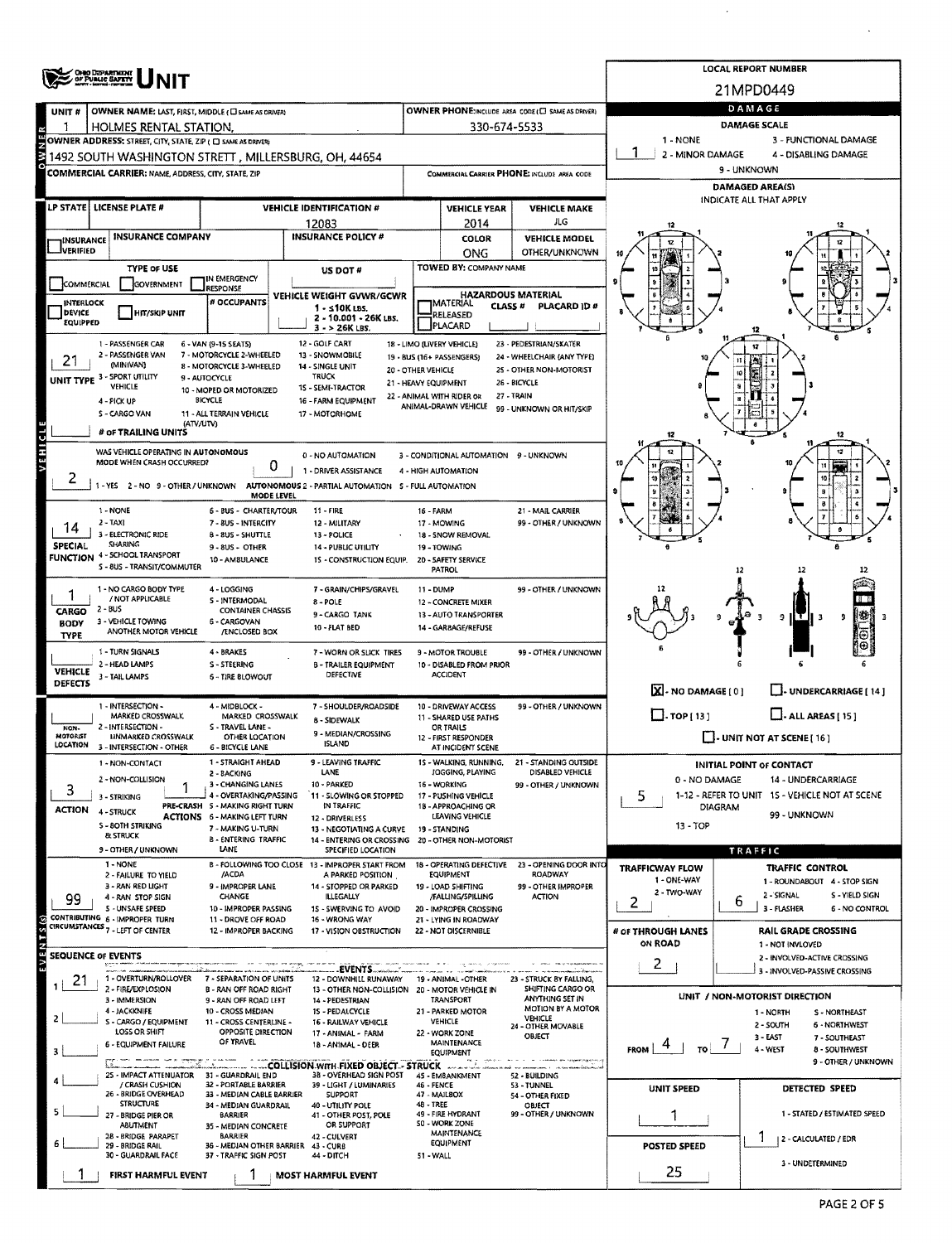